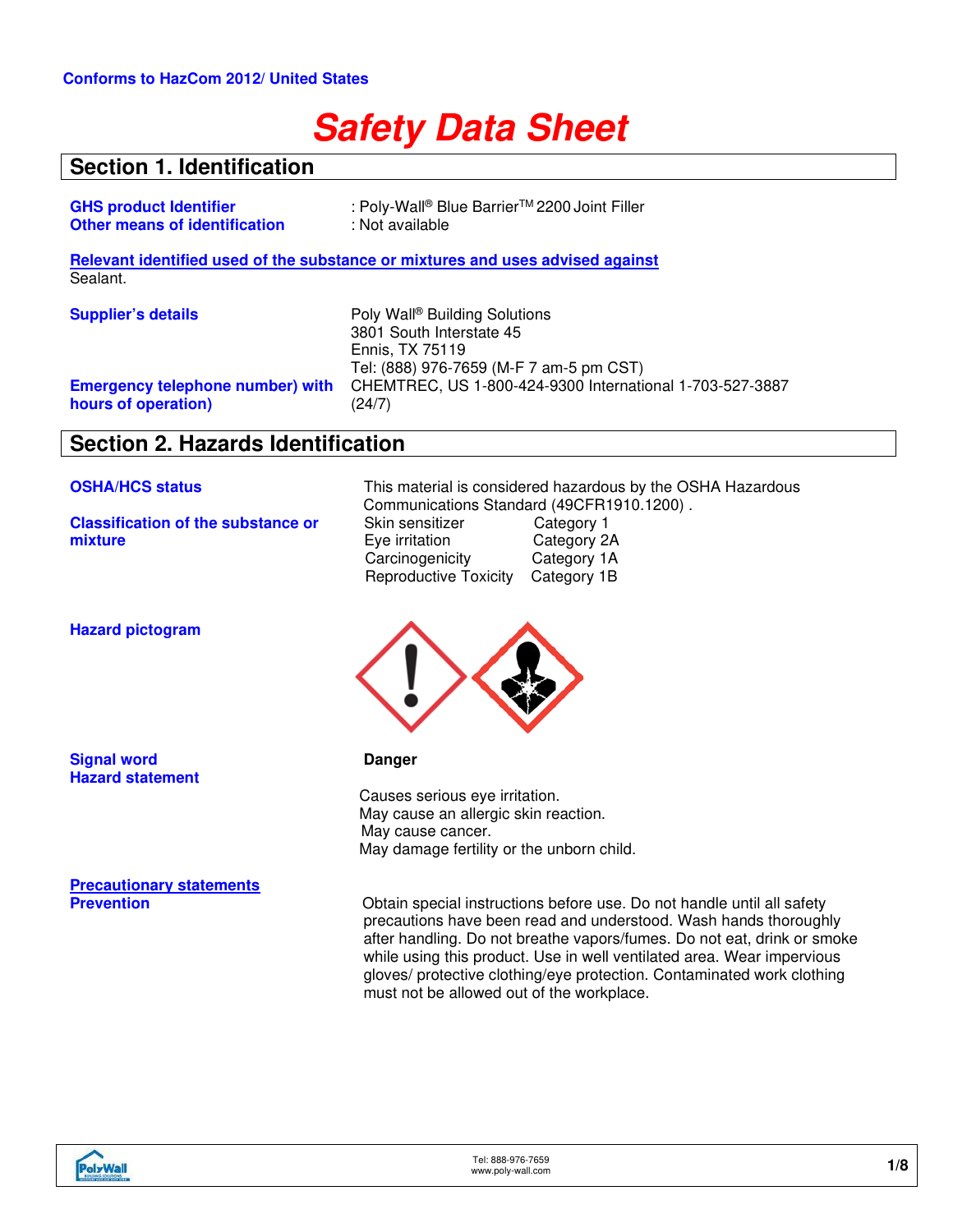### **Section 2. Hazards Identification**

| <b>Response</b>                         | If on skin: Wash with plenty of water. Take off contaminated clothing and<br>wash if before reuse. If skin irritation or rash occurs: get medical advice/<br>attention. If in eyes: Rinse cautiously with water for several minutes.<br>Remove contact lenses, if present and easy to do so. Continue rinsing. If<br>eye irritation persists: Get medical advice/ attention. If inhaled: remove<br>person to fresh air and keep comfortable for breathing. If experiencing<br>respiratory symptoms: Call a poison center/doctor. If swallowed: Rinse<br>mouth. DO NOT induce vomiting. Get medical advice/attention if you feel<br>unwell. If exposed or concerned: get medical advice/attention. |
|-----------------------------------------|---------------------------------------------------------------------------------------------------------------------------------------------------------------------------------------------------------------------------------------------------------------------------------------------------------------------------------------------------------------------------------------------------------------------------------------------------------------------------------------------------------------------------------------------------------------------------------------------------------------------------------------------------------------------------------------------------|
| <b>Storage</b>                          | Store locked up. Store in a well-ventilated place, keep cool. Keep container<br>tightly closed.                                                                                                                                                                                                                                                                                                                                                                                                                                                                                                                                                                                                   |
| <b>Disposal</b>                         | Dispose of contents and container in accordance with all local, regional,<br>national and international regulations.                                                                                                                                                                                                                                                                                                                                                                                                                                                                                                                                                                              |
| <b>Hazards not otherwise classified</b> | Not applicable.                                                                                                                                                                                                                                                                                                                                                                                                                                                                                                                                                                                                                                                                                   |
| <b>Unknown Acute Toxicity</b>           | 33.7 % of the mixture consists of ingredient(s) of unknown acute toxicity.                                                                                                                                                                                                                                                                                                                                                                                                                                                                                                                                                                                                                        |

## **Section 3. Composition/information on Ingredients**

| <b>Substance/Mixture</b>             |
|--------------------------------------|
| <b>Other means of identification</b> |
| <b>CAS number/other identifiers</b>  |
| <b>CAS number</b>                    |

**Mixture Not available** 

**Not applicable** 

| Ingredient name                   | %                          | <b>CAS Number</b> |
|-----------------------------------|----------------------------|-------------------|
| <b>Silyl Terminated Polyether</b> | 10-30 $%$                  | Proprietary       |
| Aminoalkoxysilane                 | $0.5 - 1.5\%$ *            | 1760-24-3         |
| Calcium Carbonate**               | 40 - 70 %*                 | 1317-65-3         |
| Trimethoxyvinylsilane             | $0.5 - 1.5\%$ *            | 2768-02-7         |
| Crystaline Silica, Quartz**       | $0.1 - 1.0\%$ <sup>*</sup> | 14808-60-7        |
| Dibutyltin bis(acetylacetonate)   | $0.1 - 1.0\%$ *            | 22673-19-4        |

\*\* Inhalation of particulates unlikely due to product's physical state.

\* The exact percentage (concentration) of composition has been withheld as a trade secret. Occupational exposure limits,if available,are listed in Section 8.

### **Section 4. First Aid Measures**

| Description of necessary first aid measures. |                                                                                                                                                                                                                                                                         |
|----------------------------------------------|-------------------------------------------------------------------------------------------------------------------------------------------------------------------------------------------------------------------------------------------------------------------------|
| <b>Eye contact</b>                           | In case of contact, immediately flush eyes with plenty of water for at least<br>15 minutes. Remove contact lenses if present and easy to do. Get medical<br>attention immediately.                                                                                      |
| <b>Inhalation</b>                            | If breathing is difficult, remove victim to fresh air and keep at rest in a<br>position comfortable for breathing. Get medical advice/attention if you feel<br>unwell.                                                                                                  |
| <b>Skin contact</b>                          | In case of contact, immediately flush skin with plenty of soap and water. For<br>minor contact, avoid spreading material on affected skin. If skin irritation or<br>rash occurs: get medical attention/advice. Take off contaminated clothing<br>and wash before reuse. |
|                                              |                                                                                                                                                                                                                                                                         |

| <b>HeWyle</b>                  | Tel: 888-976-7659 |     |
|--------------------------------|-------------------|-----|
| <b>BIRLOWG SOLUTION</b>        | www.poly-wall.com | 2/8 |
| <b>THE ANIMALS OF BUILDING</b> |                   |     |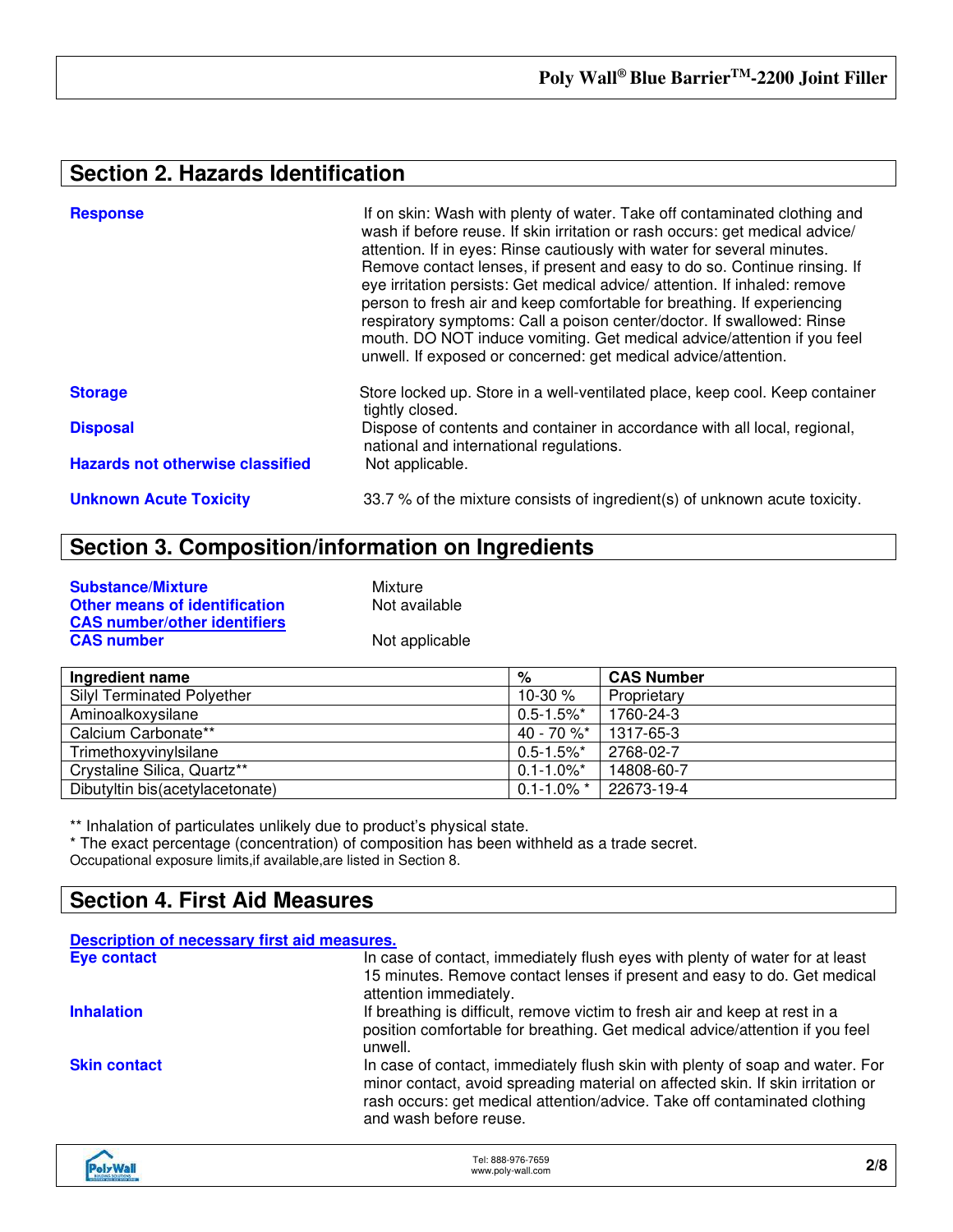### **Section 4. First Aid Measures**

| <b>Ingestion</b>                                   | If swallowed, do not induce vomiting unless directed to do so by medical<br>personnel. Never give anything by mouth to an unconscious person. Get<br>medical advice/attention.                                                                                                                                     |
|----------------------------------------------------|--------------------------------------------------------------------------------------------------------------------------------------------------------------------------------------------------------------------------------------------------------------------------------------------------------------------|
| Most important symptoms/effects, acute and delayed |                                                                                                                                                                                                                                                                                                                    |
| <b>Eye contact</b>                                 | Causes serious eye irritation. Symptoms may include discomfort or pain,<br>excess blinking and tear production, with marked redness and swelling of the<br>conjunctiva.                                                                                                                                            |
| <b>Inhalation</b>                                  | May cause respiratory tract irritation. May cause damage to organs through<br>prolonged or repeated exposure. This product contains crystalline silica.<br>Prolonged or repeated inhalation of respirable crystalline silica from this<br>product can cause silicosis, a serious disabling and fatal lung disease. |
| <b>Skin contact</b>                                | May cause skin irritation. Handling can cause dry skin, discomfort, irritation<br>and dermatitis. May cause an allergic skin reaction.                                                                                                                                                                             |
| <b>Ingestion</b>                                   | Maybe harmful if swallowed. Ingestion may cause discomfort and/or<br>distress, nausea or vomiting.                                                                                                                                                                                                                 |
|                                                    | Indication of immediate medical attention and special treatment needed, if necessary.                                                                                                                                                                                                                              |
| <b>Notes to physician:</b>                         | Symptoms may not appear immediately.                                                                                                                                                                                                                                                                               |
| <b>Specific treatments</b>                         | No specific treatment.                                                                                                                                                                                                                                                                                             |
| <b>Protection of first-aiders:</b>                 | No action shall be taken involving any personal risk or without suitable<br>training. If it is suspected that fumes are still present, the rescuer should<br>wear an appropriate mask or self-contained breathing apparatus. It may be<br>dangerous to the person providing the aid to give mouth to mouth         |

## **Section 5. Fire-Fighting Measures**

| <b>Extinguishing media</b>                         |                                                                                                                                                                              |
|----------------------------------------------------|------------------------------------------------------------------------------------------------------------------------------------------------------------------------------|
| <b>Suitable extinguishing media</b>                | Use extinguishing measures that are appropriate to local circumstances and<br>the surrounding environment.                                                                   |
| Unsuitable extinguishing media                     | Use of water spray when fighting fire may be inefficient.                                                                                                                    |
| <b>Hazardous thermal decomposition</b><br>products | Nitrogen Oxides (corrosive)                                                                                                                                                  |
| <b>Special protective equipment</b>                | Fire-fighters should wear appropriate protective equipment and self-<br>contained breathing apparatus (SCBA) with a full-face piece operated in a<br>positive pressure mode. |

resuscitation.

### **Section 6. Accidental Release Measures**

|                                 | Personal precautions, protective equipment and emergency procedures.                                                                                                                                                                                         |
|---------------------------------|--------------------------------------------------------------------------------------------------------------------------------------------------------------------------------------------------------------------------------------------------------------|
| For non emergency personal      | Evacuate surrounding area. Keep unnecessary and unprotected personnel<br>from entering. Avoid breathing vapor or mist. Provide adequate ventilation.<br>Wear appropriate respirator when ventilation is inadequate. Put on                                   |
| For emergency responders        | appropriate personal protective equipment.<br>If specialized clothing is required to deal with the spillage, take note of any<br>information in Section 8 on suitable and unsuitable materials. See also the<br>information in "For non-emergency personnel. |
| <b>Enviromental precautions</b> | Avoid disposal of spilled material and runoff and contact with soil, waterways,<br>drains and sewers. Inform the relevant authorities if the product has caused<br>environmental pollution (sewers, waterways, soil, or air).                                |
|                                 |                                                                                                                                                                                                                                                              |

| alw Walle<br><b>BIRLOWG SOUTHONS</b><br><b>CONTRACTOR</b> | Tel: 888-976-7659<br>.<br>www.poly-wall.com | 3/8 |
|-----------------------------------------------------------|---------------------------------------------|-----|
|-----------------------------------------------------------|---------------------------------------------|-----|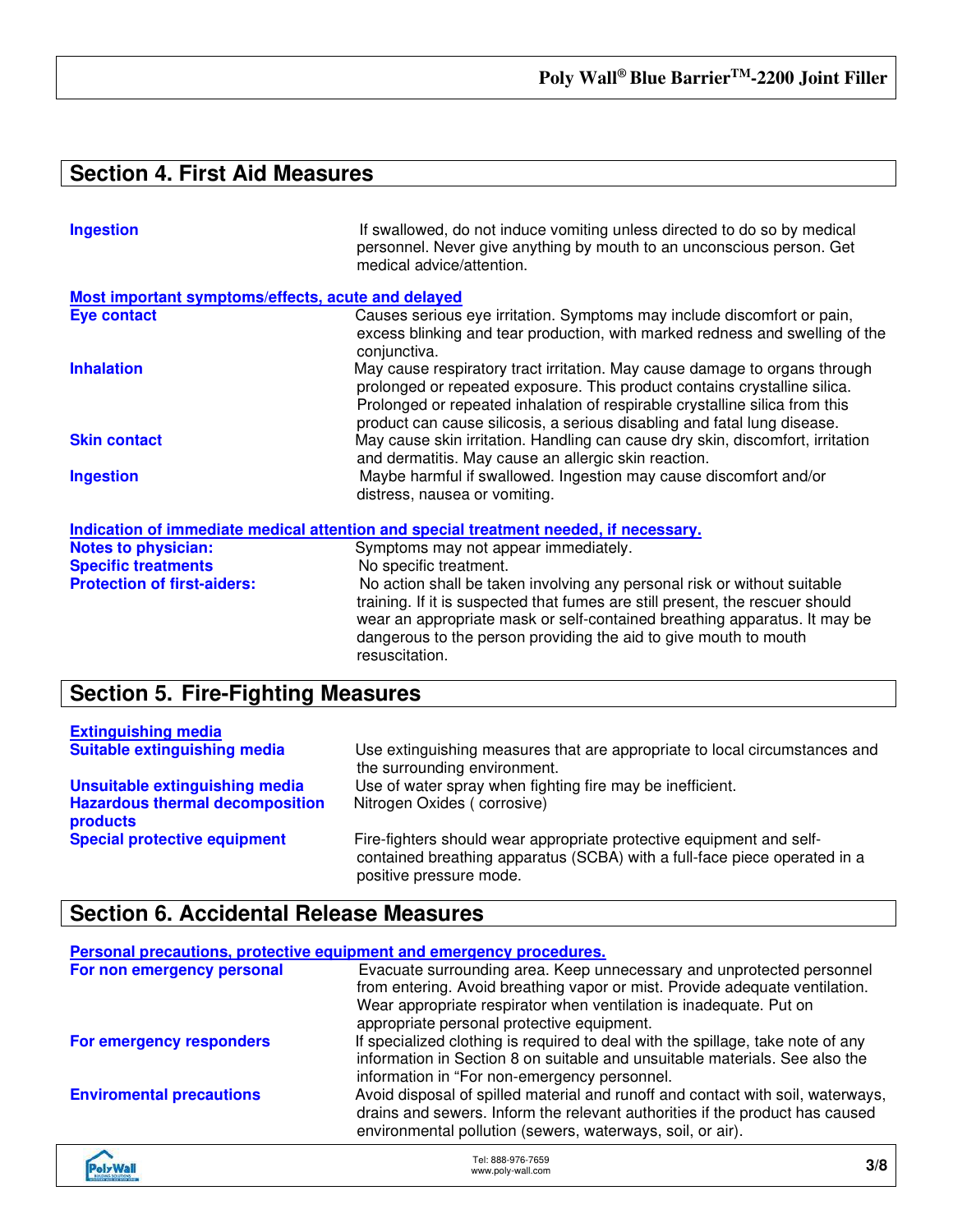### **Section 6. Accidental Release Measures**

### **Methods and materials for containment and cleaning up**

**Spill Approach release from upwind. Remove all sources of ignition. Use non**sparking tools for clean-up. Prevent entry into sewers, water courses. Stop leak if without risk. Move container from spill area. Contain and collect spillage with non-combustible, absorbent materials i.e. sand, earth, vermiculite or diatomaceous earth and place in container for disposal according to local regulations Dispose of via a licensed waste disposal contractor. See Section 13 for waste disposal.

### **Section 7. Handling and Storage**

| <b>Precautions for safe handling</b>                                   |                                                                                                                                                                                                                                                                         |
|------------------------------------------------------------------------|-------------------------------------------------------------------------------------------------------------------------------------------------------------------------------------------------------------------------------------------------------------------------|
| <b>Protective measures</b>                                             | Use in well- ventilated areas. Wear impervious gloves and eye protection.<br>Do not mix with other chemical products, except as indicated by the<br>manufacturers. Do not get in eyes. Do not get on skin or clothing. Do not<br>breathe vapor or mist. Do not swallow. |
| <b>Advice on general occupational</b><br>hygiene                       | Use good industrial hygiene practices and wear recommended personal<br>protection. Launder contaminated clothing before reuse. Wash hands<br>before eating, drinking or smoking.                                                                                        |
| <b>Conditions for safe storage,</b><br>including any incompatibilities | Store in accordance with local regulations. Store locked up. Keep container<br>tightly closed and sealed until ready to use. Do not store in unlabeled<br>containers. Store at room temperature.                                                                        |

### **Section 8. Exposure Controls/Personal Protection**

#### **Control parameters Occupational exposure limits**

| Ingredient name                   | <b>OSHA-PEL</b>                                             | <b>ACGIH-TLV</b>                |
|-----------------------------------|-------------------------------------------------------------|---------------------------------|
| <b>Silyl Terminated Polyether</b> | Not Available                                               | Not available                   |
| Aminoalkoxysilane                 | Not Available                                               | Not Available                   |
| Calcium Carbonate**               | 5 mg/m <sup>3</sup> (Resp.)<br>15 mg/m <sup>3</sup> (Total) | $5 \text{ mg/m}^3$ (Resp.)      |
| Trimethoxyvinysilane              | Not Available                                               | Not available                   |
| Crystalline Silica, Quartz**      | $0.05 \,\mathrm{mg/m^3}$                                    | 0.025 mg/m <sup>3</sup> (Resp.) |
| Dibutyltin bis(acetylacetonate)   | 0.1 mg/m <sup>3</sup>                                       | 0.1 mg/m <sup>3</sup>           |

\*\* Inhalation of particles unlikely due to product's physical state.

| <b>Environmental engineering</b><br><b>controls</b><br><b>Hygiene measure:</b> | Use ventilation adequate to keep exposures (airborne levels of dust, fume,<br>vapor, etc.) below recommended exposure limits.<br>Wash hands, forearms and face thoroughly after handling chemical products,<br>before eating, smoking, and using the lavatory and at the end of the working<br>period. Ensure that eyewash stations and safety showers are close to the<br>work station location. |
|--------------------------------------------------------------------------------|---------------------------------------------------------------------------------------------------------------------------------------------------------------------------------------------------------------------------------------------------------------------------------------------------------------------------------------------------------------------------------------------------|
| <b>Eye/face protection</b>                                                     | Safety eyewear complying with an approved standard should be used when<br>risk assessment indicates this is necessary to avoid exposure to liquid<br>splashes. If contact is possible, the following protection should be worn,<br>unless the assessment indicates a higher degree of protection: Safety glasses<br>with side shields.                                                            |
|                                                                                |                                                                                                                                                                                                                                                                                                                                                                                                   |

| <b>voly Wall</b><br><b>BIROING SOLUTIONS</b><br><b>IST AND AIR STOP AND</b> | Tel: 888-976-7659<br>www.poly-wall.com | 4/8 |
|-----------------------------------------------------------------------------|----------------------------------------|-----|
|-----------------------------------------------------------------------------|----------------------------------------|-----|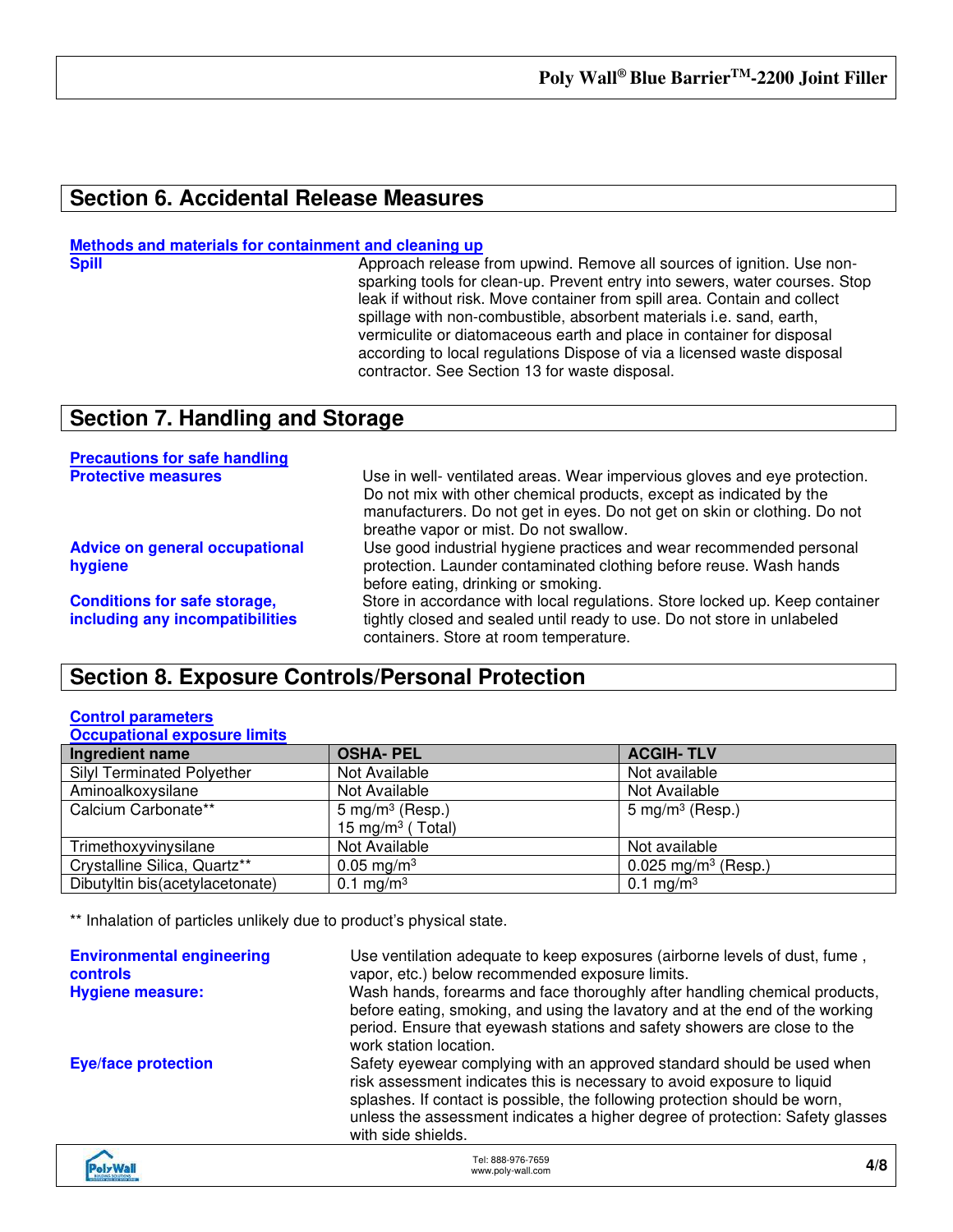### **Section 8. Exposure Controls/Personal Protection**

### **Skin Protection**

**Hand protection Wear impervious gloves, such as nitrile. Body protection** Wear suitable protective clothing. **Other skin protection** Wear appropriate footwear and any additional skin protection measures should be selected based on the task being preformed and the risks involved. **Respiratory protection** Use a properly fitted, air purifying or supplied air respirator complying with an approved standard if a risk assessment indicates this is necessary. Respirator selection must be based on known or anticipated exposure levels, the hazards of the product and the safe working limits of the selected respirator.

### **Section 9. Physical and Chemical Properties**

**Appearance Physical state Physical state Paste/Gel liquid Color** Blue **Odor** Mint like **Odor threshold** Mild **pH**<br> **pH** No data available<br> **Melting point** COM No data available **Boiling point**<br> **Boiling point**<br> **Elash Point**<br> **Claudion**<br>
Not available **Evaporation rate: Lower & upper explosive (flammable) limits Vapor density** No data available **Vapor pressure**<br> **Relative density**<br> **Relative density**<br> **Relative density**<br> **Relative density**<br> **Relative density Relative density Solubility Insoluble Partition coefficient: noctanol/water Auto- ignition temperature** No data available **Decomposition temperature** No data available **Viscosity** 900,000- 1,200,000 cps **VOC** VOC **VOC** And the same solvents water and exempt solvents

**Melting point** No data available Not available<br>No data available **Flammability (solid, gas)** Not flammable/ not combustible Lower: No data available Upper: No data available No data available

### **Section 10. Stability and Reactivity**

**Conditions to avoid:** Heat. Incompatible materials. **Hazardous decomposition products**

**Reactivity Reactivity No dangerous reaction known under conditions of normal use. Chemical stability** This product is stable under normal storage conditions. **Possibility of hazardous reactions** No dangerous reaction known under conditions of normal use. **Incompatible materials Strong oxidizing agents. Water and moisture.** Carbon oxides. Nitrogen Oxides (NOx). Aldehydes. Methanol.

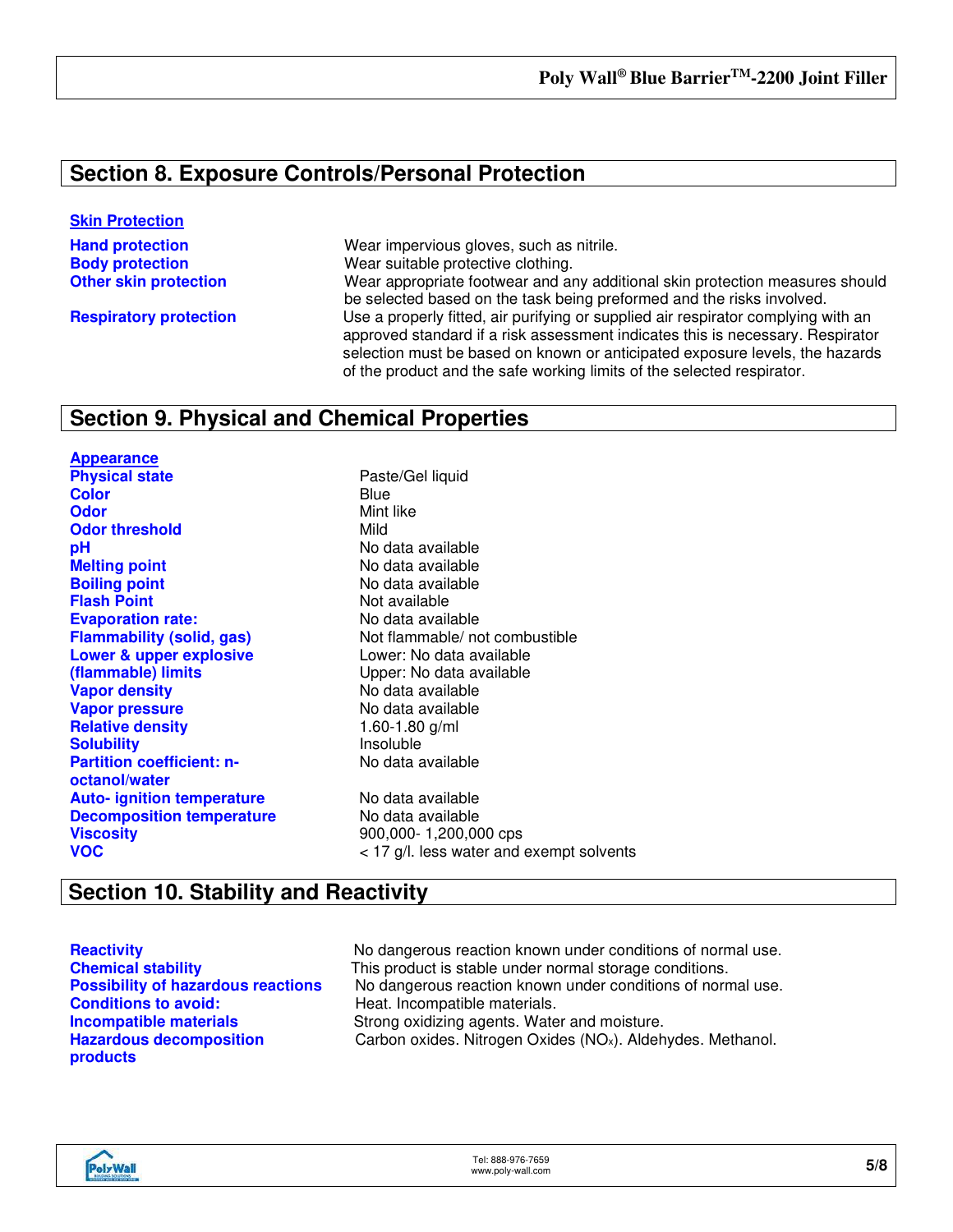## **Section 11. Toxicological Information**

| <b>Likely routes of exposure</b> | Skin contact, eye contact, inhalation and ingestion.                                                                                                                                                                                                                                                               |
|----------------------------------|--------------------------------------------------------------------------------------------------------------------------------------------------------------------------------------------------------------------------------------------------------------------------------------------------------------------|
| Eye contact                      | Causes serious eye irritation. Symptoms may include discomfort or pain,<br>excess blinking and tear production, with marked redness and swelling of the<br>conjunctiva.                                                                                                                                            |
| <b>Inhalation</b>                | May cause respiratory tract irritation. May cause damage to organs through<br>prolonged or repeated exposure. This product contains crystalline silica.<br>Prolonged or repeated inhalation of respirable crystalline silica from this<br>product can cause silicosis, a serious disabling and fatal lung disease. |
| <b>Skin contact</b>              | May cause skin irritation. Handling can cause dry skin, discomfort, irritation<br>and dermatitis. May cause an allergic skin reaction                                                                                                                                                                              |
| <b>Ingestion</b>                 | Maybe harmful if swallowed. Ingestion may cause discomfort and/or distress,<br>nausea or vomiting                                                                                                                                                                                                                  |

| Acute Toxicity ( $ATE_{mix} = 5,530$ mg/kg) |               |                             |
|---------------------------------------------|---------------|-----------------------------|
| <b>Chemical name</b>                        | <b>LC50</b>   | <b>LD 50</b>                |
| <b>Silyl Terminated Polyether</b>           | Not Available | Not Available               |
| Aminoalkoxysilane                           | Not Available | Oral: $> 7,500$ mg/kg, rat  |
| Calcium Carbonate                           | Not Available | Oral: $> 6,450$ mg/kg, rat  |
| Trimethoxyvinysilane                        | Not Available | Oral: $>$ 7,000 mg/kg, rat  |
| Crystalline Silica, Quartz                  | Not Available | Oral: $> 10,000$ mg/kg, rat |
| Dibutyltin bis(acetylacetonate)             | Not Available | Oral: 1,864 mg/kg, rat      |

| Carcinogenicity                                                                       |                                |  |
|---------------------------------------------------------------------------------------|--------------------------------|--|
| <b>Chemical listed as Carcinogens or Potential Carcinogen</b><br><b>Chemical Name</b> |                                |  |
|                                                                                       | (NTP, IARC, OSHA, ACGIH, CP65) |  |
| <b>Silyl Terminated Polyether</b>                                                     | Not listed                     |  |
| Aminoalkoxysilane                                                                     | Not listed                     |  |
| Calcium Carbonate                                                                     | Not listed                     |  |
| Trimethoxyvinysilane                                                                  | Not listed                     |  |
| Crystalline Silica, Quartz                                                            | N-2, I-1, O-1, ACGIH-A2, CP65  |  |
| Dibutyltin bis(acetylacetonate)                                                       | Not listed                     |  |

### **Delayed, Immediate and Chronic Effects of Short and Long Term Exposure.**

| <b>Short-Term</b>                       |                                          |  |
|-----------------------------------------|------------------------------------------|--|
| <b>Skin Corrosion/Irritation</b>        | May cause skin irritation                |  |
| <b>Serious eye Damage/Irritation</b>    | Causes serious eye irritation            |  |
| <b>Respiratory Sensitization</b>        | Not classified                           |  |
| <b>Skin Sensitization</b>               | May cause an allergic reaction           |  |
| <b>STOT-Single exposure</b>             | May cause respiratory irritation         |  |
| <b>Aspiration Hazard</b>                | Not classified                           |  |
| Long-Term                               |                                          |  |
| Carcinogenicity                         | May cause cancer                         |  |
| <b>Germ cell Mutagenicity</b>           | Not classified                           |  |
| <b>Reproductive Toxicity</b>            | May damage fertility or the unborn child |  |
| <b>STOT- Repeated exposure</b>          | Not classified                           |  |
| <b>Synergistic/Antagonistic Effects</b> | Not classified                           |  |

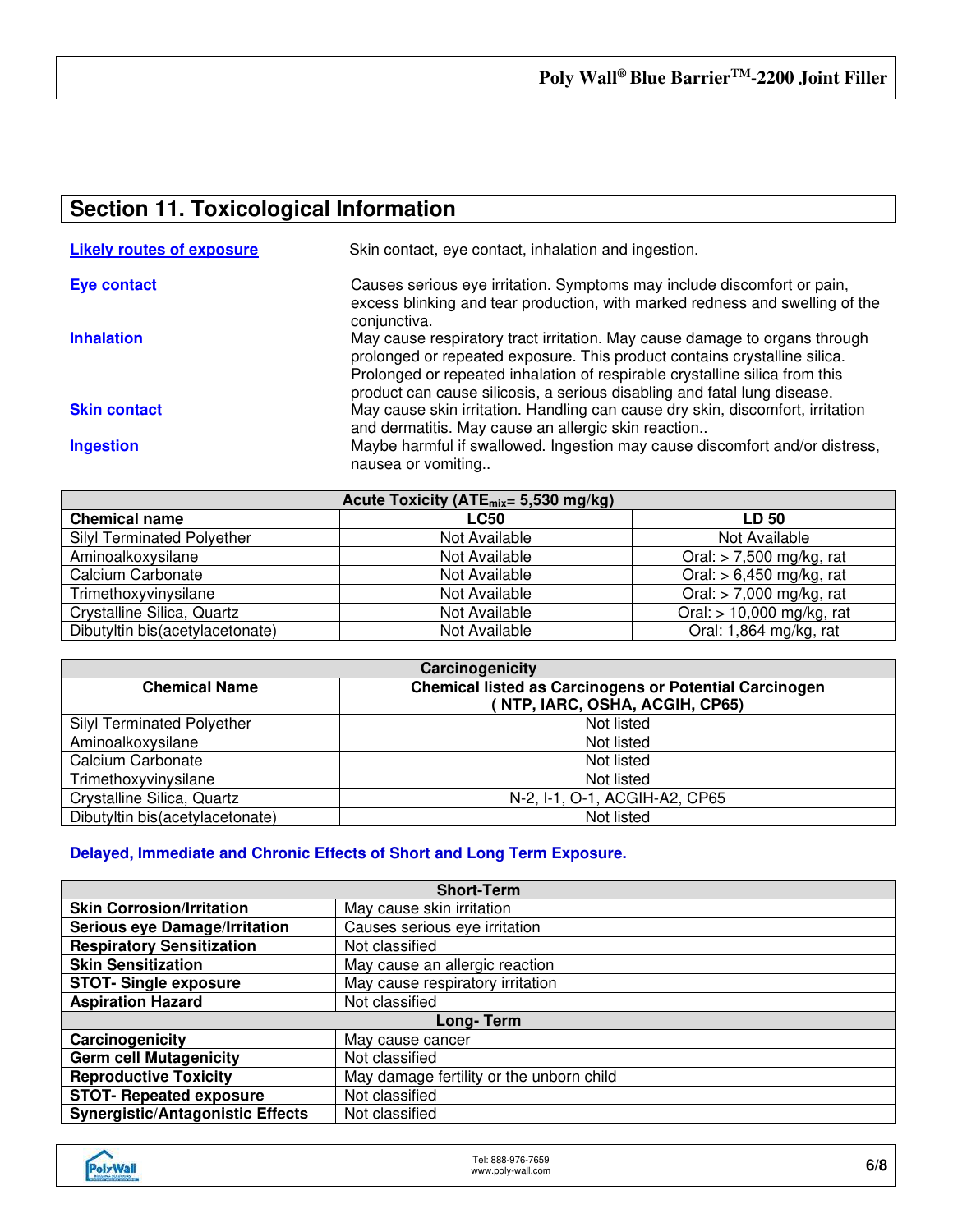### **Section 12. Ecological Information**

**Ecotoxicity Example 20 May cause long-term adverse effects to the aquatic environment. Keep from** entry into sewers and waterways.

| <b>Ecotoxicity</b>                |                            |                             |
|-----------------------------------|----------------------------|-----------------------------|
| <b>Chemical Name</b>              | EC50/NOEC-48 hours         | LC50/NOEC-96 hours          |
| <b>Silyl Terminated Polyether</b> | Not available              | Not available               |
| Aminoalkoxysilane                 | 81 mg/l, Daphnia magna     | 597 mg/l, Brachydanio rerio |
| Calcium Carbonate                 | Not available              | Not available               |
| Trimethoxyvinysilane              | 168.7 mg/l, Daphnia magna  | 597 mg/l, Brachydanio rerio |
| Crystalline Silica, Quartz        | Not available              | Not available               |
| Dibutyltin bis(acetylacetonate)   | 0.0036 mg/l, Daphnia magna | Not available               |

| <b>Persistence and degradability</b> |  |
|--------------------------------------|--|
| <b>Bioaccumulation</b>               |  |
| <b>Mobility in Soil</b>              |  |
| <b>Other adverse effects</b>         |  |

**Performation available.** No information available. No information available. No information available.

### **Section 13. Disposal Considerations**

**Disposal methods** Dispose of contents/containers in accordance with all local, state, tribal, provincial, and federal regulations.

### **Section 14. Transportation Information**

### **DOT/IATA**

|                               | <b>DOT</b> Classification | <b>IATA</b>   |
|-------------------------------|---------------------------|---------------|
| <b>UN Number</b>              | Not Regulated             | Not Regulated |
| <b>UN Proper Shipping</b>     | Not Regulated             | Not Regulated |
| <b>Name</b>                   |                           |               |
| <b>Transportation hazard</b>  | N/A                       | N/A           |
| class                         |                           |               |
| <b>Packing Group</b>          | N/A                       | N/A           |
| <b>Additional Information</b> |                           |               |